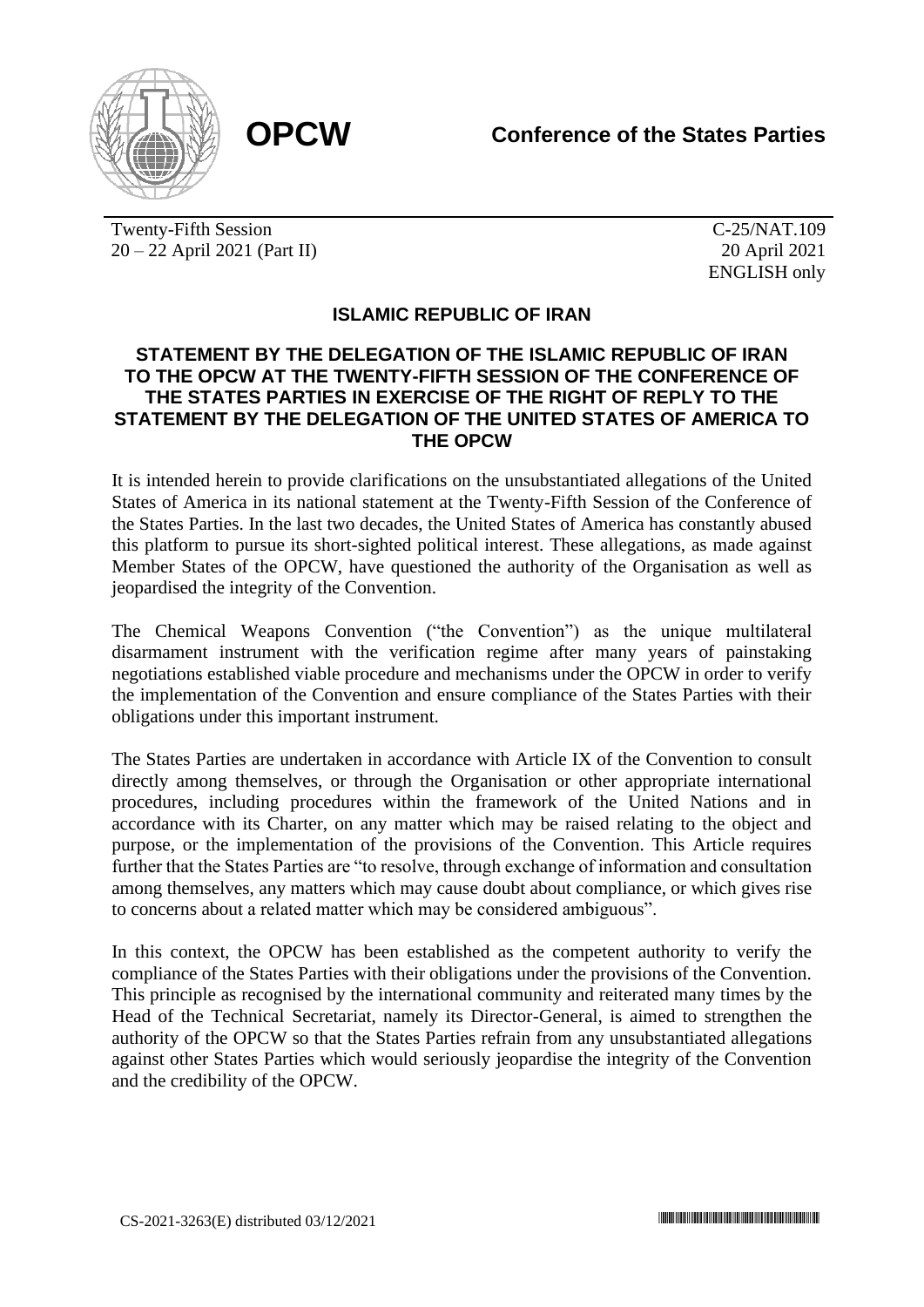C-25/NAT.109 page 2

Against this background, it is a matter of regret that the United States of America in clear abrogation of its commitment under the Convention, has made unsubstantiated allegations against other States Parties including the Islamic Republic of Iran, questioning the authority of the OPCW as well as commitments of its members under provisions of the Convention.

Triple C mechanism under Article IX has worked out in the past, as we had the chance to clarify some of the ambiguities raised by the United States of America. However, no response so far was provided by this State with regard to the inquiry made by the Islamic Republic of Iran on the United States of America's undertakings under relevant provisions of the Convention.

The unilateral action by the United States of America against other States Parties as transpired under various pretexts including in particular within its "Annual Compliance Report" is nothing more than baseless and unsubstantiated allegations against others to serve narrow political interest. Whilst the Islamic Republic of Iran categorically rejects all these blind accusations by the United States of America, and would like to make the followings points:

During the imposed 8-year war by Saddam's regime against the Islamic Republic of Iran, the United States of America as a permanent member of the United Nations Security Council turned a blind eye to the extensive and brutal use of chemical weapons against Iranian civilians, and by so doing, shouldered responsibility for tens of thousands of Iranians who continue to suffer and perish as a result of chemical weapons use. The components of those chemical weapons came from the United States of America – a country who aided and abetted Saddam's regime in violating the 1925 Geneva Protocol and using chemical weapons against the Islamic Republic of Iran.

It should be reminded that the United States of America is the only possessor State Party that has not yet completed the destruction of its chemical weapons stockpile, while it has all of the necessary financial and technical capacities to do so. The lofty goal of 'a world free from chemical weapons' for many years has yet to be realised due the lack of political will by the United States of America.

It is very unfortunate this State Party absurdly talks about compliance, whilst not having met the final deadline for the destruction of its chemical weapons arsenals by 29 April 2012, but also after nearly a decade, is the only possessor State Party who has a huge stockpile of chemical weapons as documented by the Technical Secretariat.

The Islamic Republic of Iran has strictly observed all its obligations under various provision of the Convention including through a close cooperation with the Technical Secretariat. To this end, it should be noted that the Islamic Republic of Iran's compliance with its obligations under the Convention has been verified by the OPCW's inspection teams. Furthermore, Islamic Republic of Iran's exemplary cooperation with the Technical Secretariat is constantly reaffirmed in various reports of the OPCW.

As reaffirmed by various Review Conferences, national implementation measures play an essential role in the realisation of the object and purpose of the Convention. To this end, the Islamic Republic of Iran has already taken a number of measures to implement its commitment under Article VII. In this regard, it should be noted that according to various relevant reports of the OPCW on the implementation of Article VII, the Islamic Republic of Iran has fulfilled all its obligations under this Article.